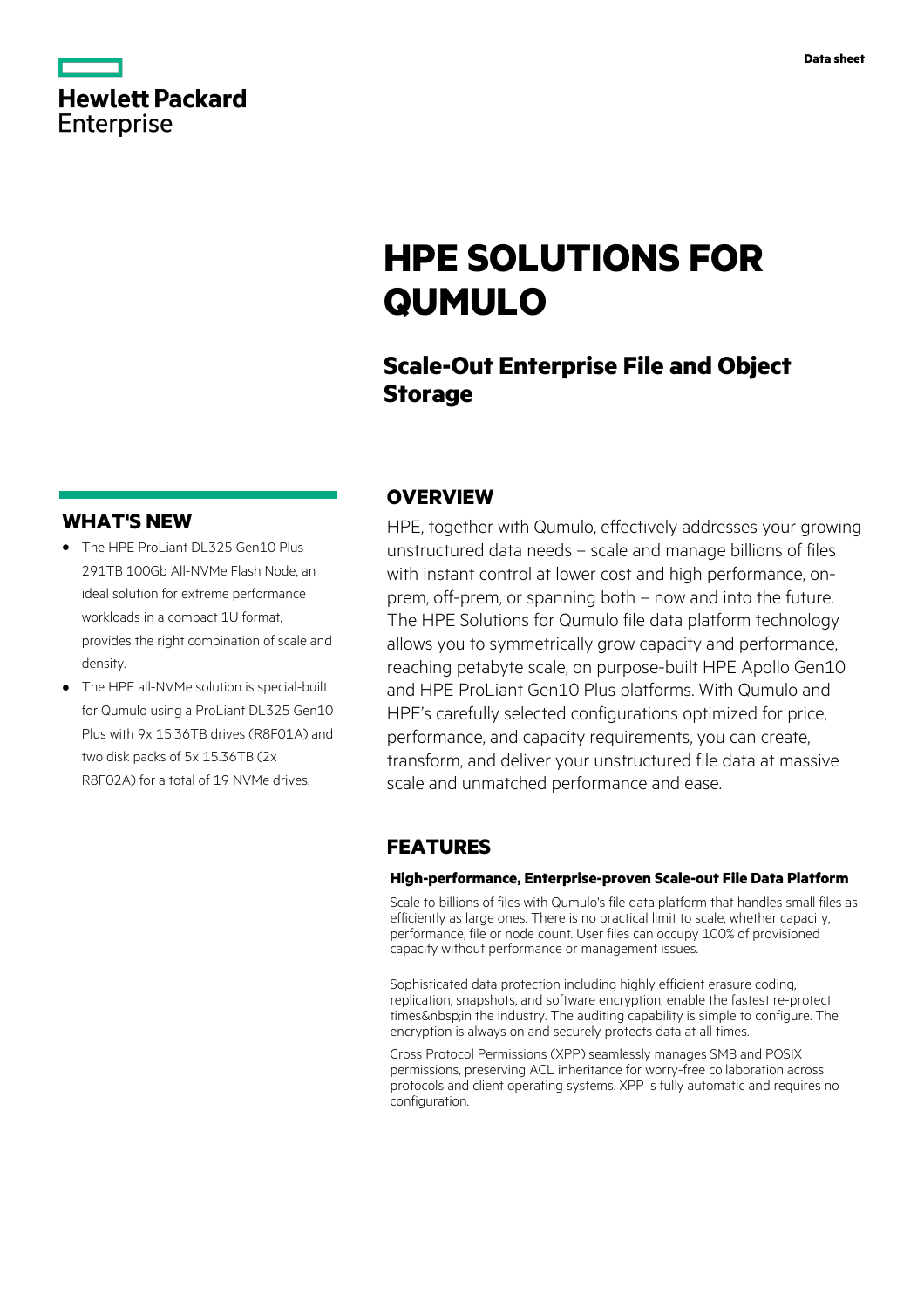#### **Your Data Where you Want it, Scaling On-premises and in Hybrid Cloud Environments**

Store your data anywhere and get multiple GB/s of performance for your workloads both on- and off- premises. You get scalable performance regardless of the number of files or file sizes.

Leverage continuous replication to make cloud a part of your business continuity strategy. Cloud continuity replication policies move the data where it's needed providing operating across storage clusters, whether on-premises or in the cloud. Qumulo automatically keeps data consistent.

Use the cloud when you need it. Access compute capability not available in your data center. With Qumulo SHIFT for Amazon S3 you can copy your data to native S3 to leverage applications, as well as AI and ML capabilities, hosted in the cloud. Amazon S3 enables easy collaboration around the world

Freely move data between on-premises and native cloud in AWS and Google Cloud without file conversion or rewriting apps because the same Qumulo platform runs natively in both. Simple subscription pricing covers all features, updates, performance enhancements and the licenses are transferable.

#### **Eliminate Data Blindness with Real-time Visibility and Control of Your Storage Infrastructure**

Real-time analytics help save time and money while increasing performance, allowing admins to pinpoint problems and effectively control how storage is used while providing visibility into storage capacity usage patterns by IP address or directory path.

Instantly see usage, activity, and throughput at any level of the unified directory structure, no matter how large or how active the system is, whether Qumulo is running on-premises or in the cloud. Easily identify problem areas, hot spots and optimize workload distribution across the file system.

Leverage real-time information via analytics to set quotas in real-time. Directorybased capacity quotas give administrators instant control over storage allocation. Capacity quotas can be applied to any directory, even nested ones. Moving a directory with a quota is easy.

Automate everything, eliminating redundant tasks! The RESTful API enables you to programmatically configure infrastructure, eliminate administrative tasks and automate IT management.

#### **Ultra-dense and Secure Storage Server**

HPE Solutions for Qumulo are built using HPE Apollo and HPE ProLiant servers. These build on years of proven leadership with an architecture optimized for Software-Defined Storage. Its unique design allows customers to save valuable data center space through a standard rack depth chassis.

HPE ProLiant DL325 Gen10 Plus servers are all-NVMe nodes, built on the 2nd generation AMD EPYC 7402 series processor family with 24 cores, and HPE Smart Memory up to 3200 MT/s DDR4 memory.

HPE Apollo 4200 servers are an SSD-first hybrid architecture that optimizes cost and performance. You can simultaneously get the speed benefits of SSD and the economic advantages of HDD.

HPE's Active Health System is an industry-first technology providing continuous, proactive health monitoring of over 1,600 system parameters and 100% of configuration changes. Cloud-based monitoring proactively detects potential problems including historical trend data about system usage.

HPE iLO5 Silicon Root of Trust and the built-in 256-bit AES encryption protects your systems and data from threats and malicious activities. No separate licenses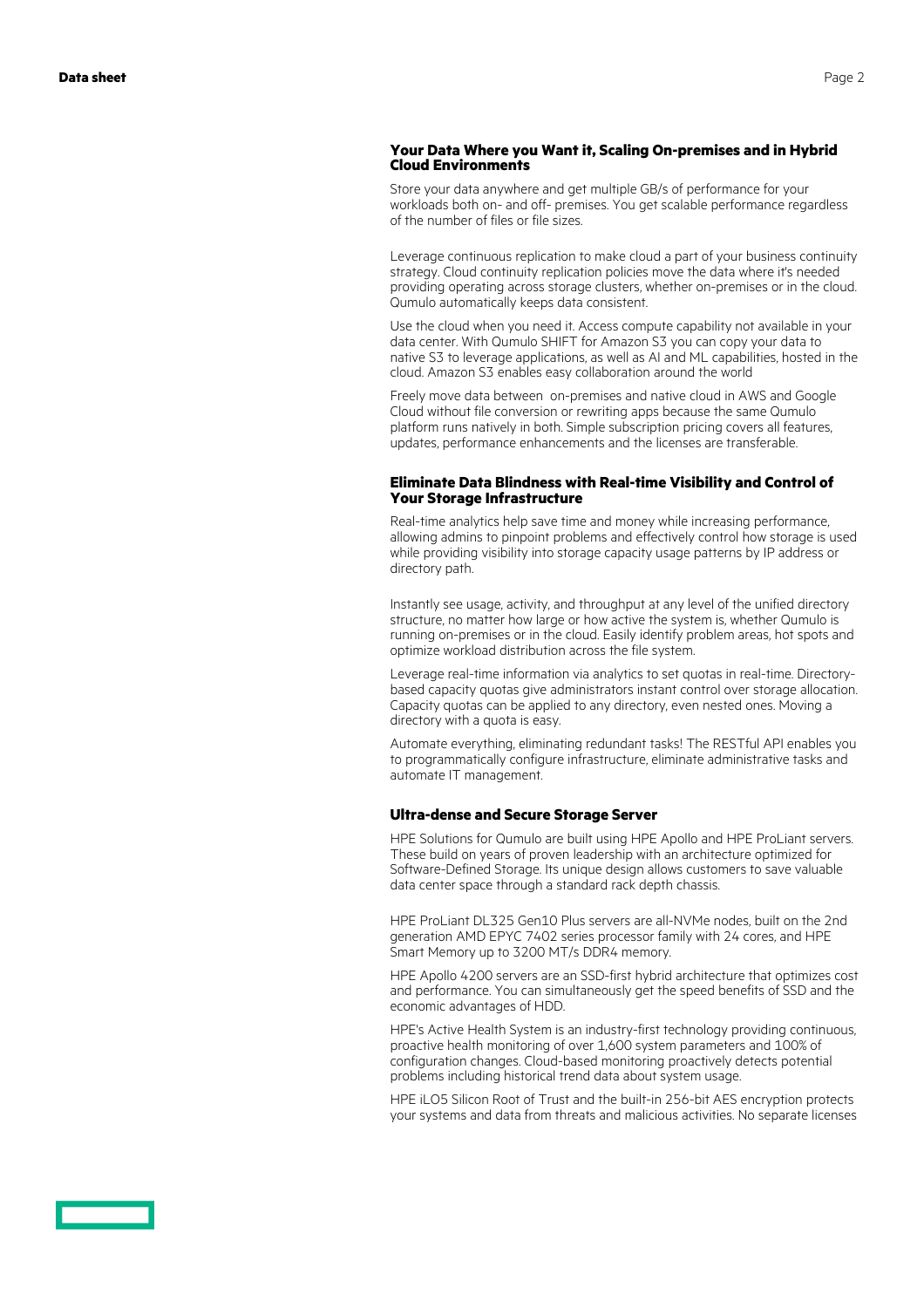<u>and the second</u>

your systems and data from threats and malicious activities. No separate licenses or anything to manage. And switched ON by default.

**Technical specifications HPE Solutions for Qumulo**

| <b>Capacity</b>                     | 139 TB NVMe (R8F01A) plus additional 152 TB NVMe (2x R8F02A), for a total of 291 TB of NVMe<br>storage                                                                                                                                                                              |
|-------------------------------------|-------------------------------------------------------------------------------------------------------------------------------------------------------------------------------------------------------------------------------------------------------------------------------------|
| <b>Protocol supported</b>           | NFS, SMB, FTP and REST                                                                                                                                                                                                                                                              |
| <b>Replication support</b>          | Continuous asynchronous replication across Qumulo storage clusters.                                                                                                                                                                                                                 |
| <b>Storage expansion options</b>    | Storage is expanded by adding Qumulo nodes to the cluster.                                                                                                                                                                                                                          |
| <b>Compatible operating systems</b> | Windows®, UNIX®, Linux®                                                                                                                                                                                                                                                             |
| <b>Management features</b>          | At-a-glance visibility to storage capacity usage patterns by IP address or by directory path. Up-to-the-<br>minute analytics pinpoint problems and effectively control how storage is used. Directory-based capacity<br>quotas. HPE Integrated Lights Out and Active Health System. |
| <b>Clustering support</b>           | Minimum of four nodes required for a Qumulo cluster.                                                                                                                                                                                                                                |
| <b>Snapshot support</b>             | Yes                                                                                                                                                                                                                                                                                 |
| Form factor (fully configured)      | 1U and 2U rack mount                                                                                                                                                                                                                                                                |